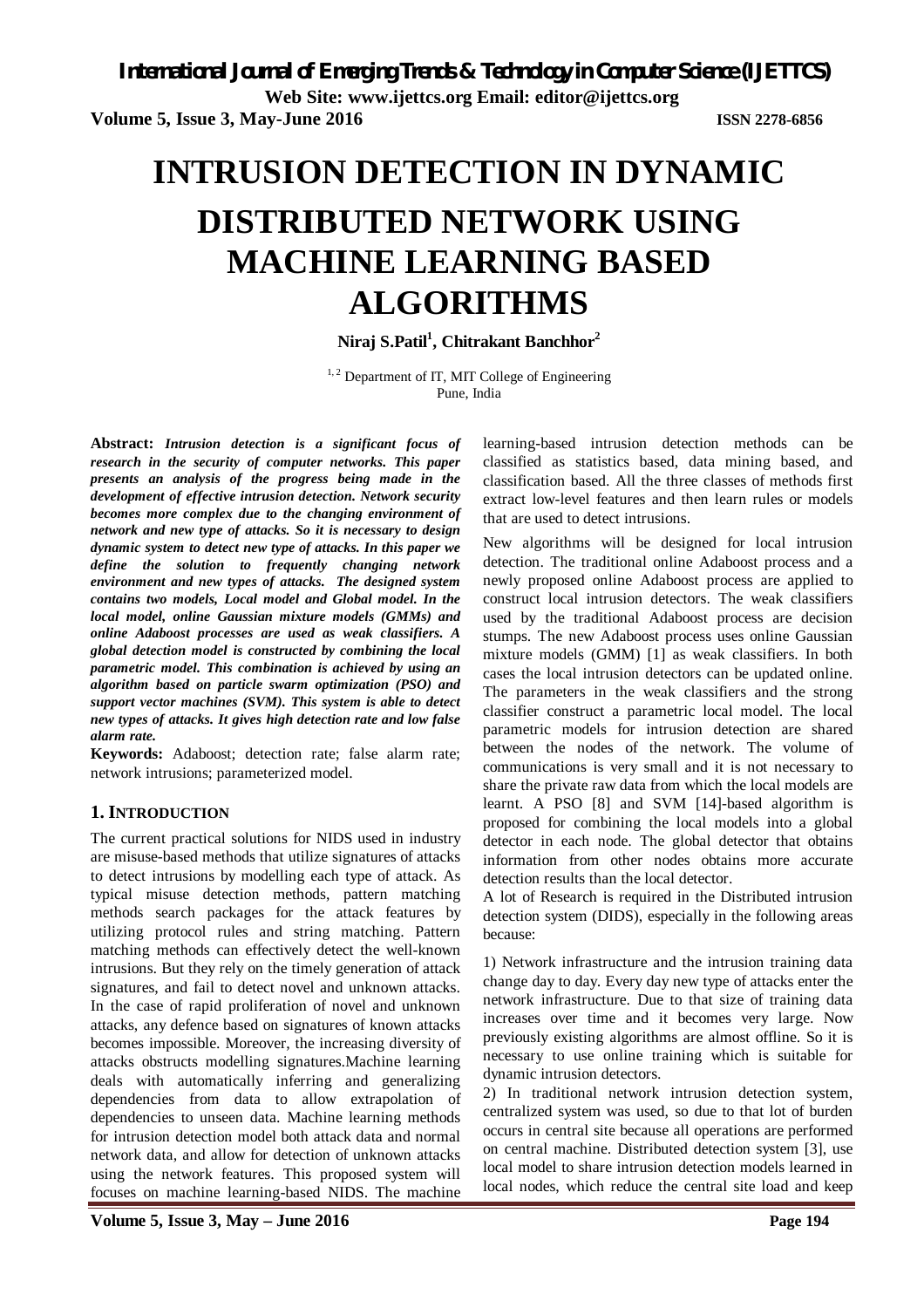*International Journal of Emerging Trends & Technology in Computer Science (IJETTCS)* **Web Site: www.ijettcs.org Email: editor@ijettcs.org** 

#### **Volume 5, Issue 3, May-June 2016 ISSN 2278-6856**

the data privacy. Otey et al. [4] constructed a novel distributed algorithm for detecting outliers (including network intrusions). Its limitation is that many raw network data still need to be shared among distributed nodes. There is a requirement for a distributed intrusion detection algorithm to make only a small number of communications between local nodes. So we work on this problem and present a dynamic online solution to the new type of attacks in network. The rest of the paper is organized as follows: Section 2 introduces the overview of framework. Section 3 describes the local detection model. Section 4 presents the method for constructing the global detection models. Section 5 shows the experimental results. Section 6 summarizes the paper.

#### **2. RELATED WORK**

There has been a lot of survey in the field of Dynamic DIDS. In particular Weiming Hu et al. [5] provided a comprehensive review of the online Adaboost-Based parameterized methods for Dynamic distributed network Intrusion detection. Weiming Hu, has proposed the AdaBoost-Based Algorithm for Network Intrusion Detection which consists of the four modules: i)feature extraction, ii)data labelling, iii)design of the weak classifiers, and iv)construction of the strong classifier. D. Denning [6], has proposed the An intrusion detection model. This model based on hypothesis that exploitation of a system's vulnerabilities which consist abnormal use of the system; so due to that the security violations of system usage could be detected from abnormal patterns. Yan-guo Wang [7] has proposed a framework for distributed detection of network intrusions based on a parametric model. Shingo Mabu et al.[8] have proposed a GNP-based fuzzy class-association-rule mining which consist sub attribute utilization with the extracted rules based on the classifiers, which can consistently use and combine continuous and discrete attributes in a rule and efficiently extract good rules for classification. Jiong Zhang [9] outlines three data-mining-based frameworks for network intrusion detection. He applied the random forests algorithm in anomaly, misuse, and hybrid detection. Like this there are many techniques to detect the intrusion in distributed network but they are effectively for well-known attacks only, they fail to detect new type of attacks.

### **3. PROPOSED SYSTEM FRAMEWORK**

The proposed intrusion detection system contains two models; Local Model and Global Model. Fig. 2 gives an overview of framework that consists of the local models, and global models. Fig. 1 gives an overview of framework that consists of the data pre-processing models, local models, and global models.

#### **3.1Data Pre-processing**

First we extract the all features of incoming packets via network. There are total 41 features. The features have two types continuous and categorical

#### **3.2 Local Model**

Local model is constructed into each node by using weak classifiers and Adaboost-based training. So that each node contains a parametric model that consists of the parameters of the weak classifiers and the ensemble weights.

#### **3.3 Global Model**

It is constructed by combining all local parametric models by using PSO and SVM based algorithms. Global models are used to update local models and then updated models are shared by other nodes.

#### **4. SYSTEM ARCHITECTURE**

Following figure1 shows the process architecture of the methodology used in the designed system.



**Figure 1:** System Architecture

#### **4.1 Data preprocessing**

In network connection, three groups of features are commonly used for network intrusion detection: basic features of individual transmission control protocol (TCP) connections, content features within a connection, and traffic features computed using a two-second time window[12]. The extracted feature values form a vector x  $=$  (x1, x2, ... xN), where N is the number of feature components. There are categorical and continuous features, and the value ranges of the features may differ greatly from each other. There are many types of attacks on the Internet. The attack samples are labeled as −1, −2, …. depending on the attack type, and the normal samples are all labeled as +1.

#### **4.2 Local Model**

Local model is constructed into each node by using weak classifiers and Adaboost-based training. So that each node contains a parametric model that consists of the parameters of the weak classifiers and the ensemble weights.

#### **4.2.1 Weak Classifiers**

Weak classifier consist two types.

1. Decision stumps and normal behaviours for classifying attacks. The limitation of weak classifier is that the decision stumps do not consider the different types of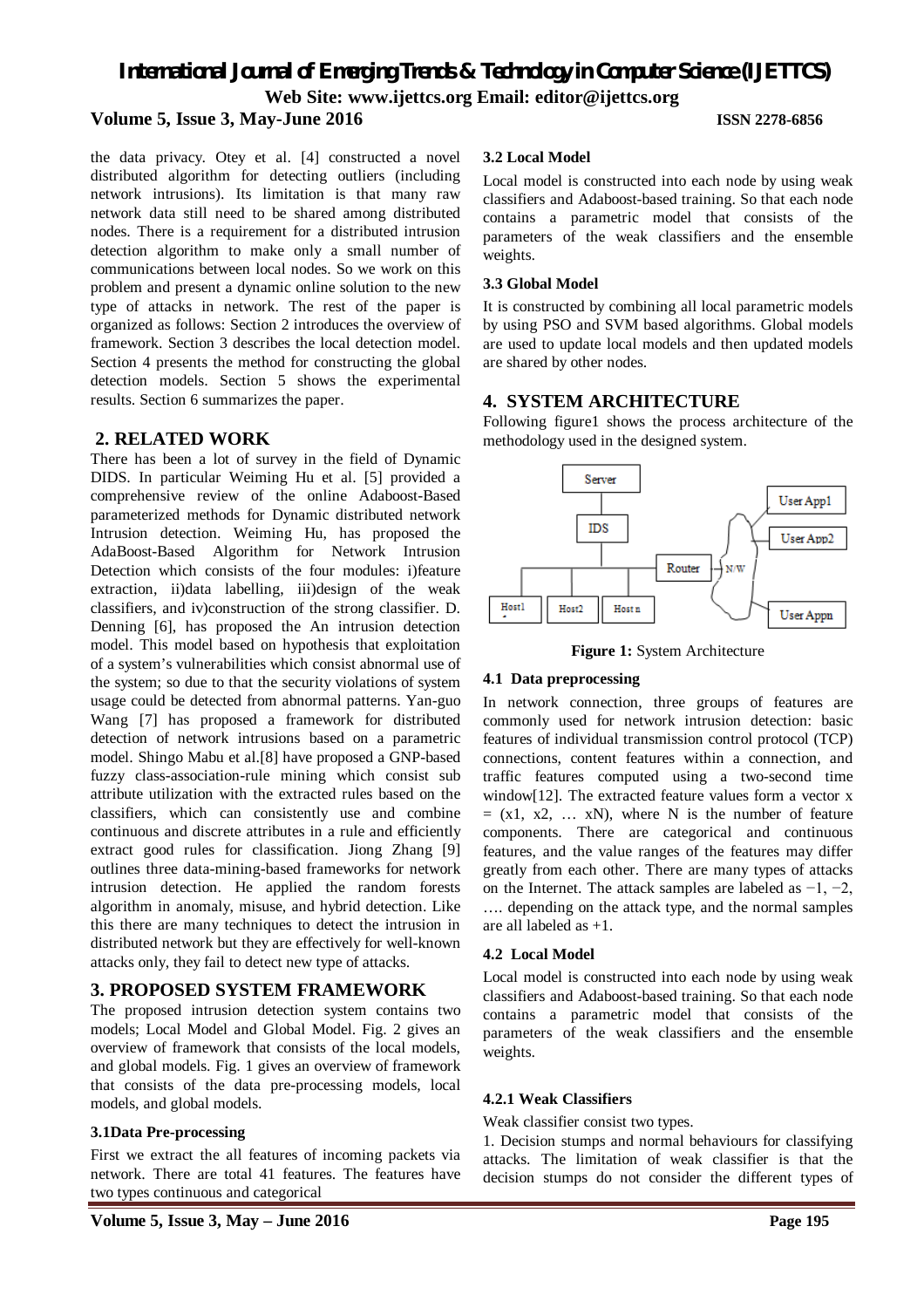# *International Journal of Emerging Trends & Technology in Computer Science (IJETTCS)* **Web Site: www.ijettcs.org Email: editor@ijettcs.org**

#### **Volume 5, Issue 3, May-June 2016 ISSN 2278-6856**

attacks. This cause the influence in the performance of the Adaboost method

2. Online GMMs that model a distribution of values of each factor component for each attack type.

Online GMM: For each type of attack or normal samples, we use a GMM. Let  $s \in \{+1, -1, -2, \dots, -N\}$  be a sample label where +1 represents normal samples and 1,-2,....., - N represent different types of attacks where N is number of different type of attacks, s represent the jth element of sample. The GMM model θcj on the jth feature component for the samples c is  $\theta$ cj ={wcj(i), ucj(i),  $\sigma$ cj(i)}ki=1

Where,

k=number of GMM components indexed by i, w=weight,  $\mu$ = mean, and  $\sigma$ = standard deviation. Where the computational complexity of the online GMM for one sample is  $O(k)$ , which is higher than the decision stumps. Design of the weak classifiers and the strong classifier, as shown in Figure 2



**Figure 2:** Framework of our algorithm.

New online Adaboost algorithm overcomes the limitation of traditional online Adaboost algorithm

The performance of algorithm is calculated by using detection rate and false alarm rate. And it depends on the initial weight of the training samples.

Let t be initial weight of each training sample

$$
t = \begin{cases} \frac{(M_{\text{normal}} + M_{\text{inversion}}) * \mathbf{r}}{M_{\text{normal}}} & \text{for normal connections} \\ \frac{(M_{\text{normal}} + M_{\text{inversion}}) * \mathbf{r}}{M_{\text{normal}}} & \text{for network intmission} \end{cases}
$$

Where Mnormal is a number of normal sample, Mintrusion is a number of attack sample and  $r \in (0, 1)$ . The value of r depends on the proportion of the normal samples, detection rate and the false alarm rate in specific applications.

#### **4.3 Method for Constructing the Global Detection Model**

Global detection model is constructed by combining the local parametric detection model from each node. This then used to detect intrusion on each distributed site.

Kittler et al. develop a different framework for combining the local model like, product rule, the sum rule, the max rule, the min rule, the median rule, and the majority vote rule. But by using this rule local detection model has two problems a) performance gap between the new type of attacks and local detection model. b) Dimension of the vector for similar test sample at the local models. The solution to this problem is combine local model by using PSO and SVM algorithms. PSO is a population search algorithm and the SVM is a learning algorithm, so by using the searching and learning ability of PSO and SVM respectively a global intrusion detection model is constructed in each node. The global intrusion detector constructed in the following simple manner:

-1 if there exist 
$$
C(n) = -1
$$

$$
G(n)= 1 else
$$

C(n) is final strong classifier generated by Adaboost training.

Two things for global detection models are:

i) Global models constructed for all local nodes are uniform.

ii) The computational complexity of the PSO is O(QIA2L2) where I is the number of iterations, and L is the number of the training samples.

#### **4.3.1 Particle Swarm Optimization (PSO):**

Particle swarm optimization (PSO)[8] is a population based stochastic optimization technique developed by Dr. Eberhart and Dr. Kennedy in 1995, inspired by social behavior of bird flocking or fish schooling. PSO shares many similarities with evolutionary computation techniques such as Genetic Algorithms (GA). The system is initialized with a population of random solutions and searches for optima by updating generations. However, unlike GA, PSO has no evolution operators such as crossover and mutation. In PSO, the potential solutions, called particles, fly through the problem space by following the current optimum particles. Each particle keeps track of its coordinates in the problem space which are associated with the best solution (fitness) it has achieved so far. (The fitness value is also stored.) This value is called pbest. Another "best" value that is tracked by the particle swarm optimizer is the best value, obtained so far by any particle in the neighbors of the particle. This location is called lbest. When a particle takes all the population as its topological neighbors, the best value is a global best and is called gbest. The particle swarm optimization concept consists of, at each time step, changing the velocity of (accelerating) each particle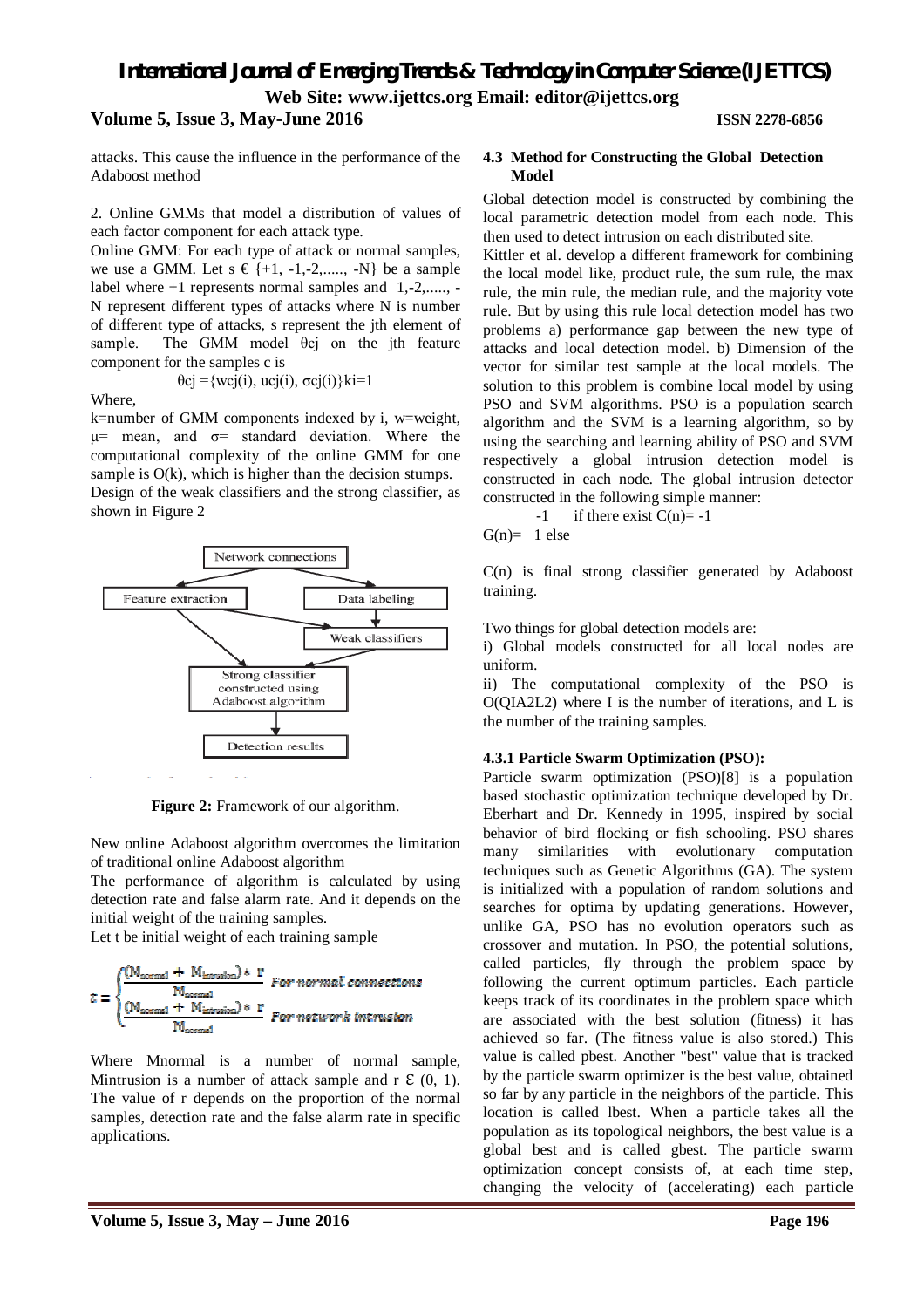*International Journal of Emerging Trends & Technology in Computer Science (IJETTCS)*

**Web Site: www.ijettcs.org Email: editor@ijettcs.org** 

### **Volume 5, Issue 3, May-June 2016 ISSN 2278-6856**

toward its pbest and lbest locations (local version of PSO). Acceleration is weighted by a random term, with separate random numbers being generated for acceleration toward pbest and lbest locations. In past several years, PSO has been successfully applied in many research and application areas. It is demonstrated that PSO gets better results in a faster, cheaper way compared with other methods. Another reason that PSO is attractive is that there are few parameters to adjust. One version, with slight variations, works well in a wide variety of applications. Particle swarm optimization has been used for approaches that can be used across a wide range of applications, as well as for specific applications focused on a specific requirement.

#### **4.4 Support Vector Machine (SVM):**

In machine learning, support vector machines (SVMs, also support vector networks)[14] are supervised learning models with associated learning algorithms that analyze data used for classification and regression analysis. Given a set of training examples, each marked for belonging to one of two categories, an SVM training algorithm builds a model that assigns new examples into one category or the other, making it a non-probabilistic binary linear classifier. An SVM model is a representation of the examples as points in space, mapped so that the examples of the separate categories are divided by a clear gap that is as wide as possible. New examples are then mapped into that same space and predicted to belong to a category based on which side of the gap they fall on. In addition to performing linear classification, SVMs can efficiently perform a non-linear classification using what is called the kernel trick, implicitly mapping their inputs into highdimensional feature spaces. When data is not labeled, a supervised learning is not possible, and an unsupervised learning is required, that would find natural clustering of the data to groups, and map new data to these formed groups. The clustering algorithm which provides an improvement to the support vector machines is called support vector clustering (SVC)[14] and is highly used in industrial applications either when data is not labeled or when only some data is labeled as a preprocessing for a classification pass; the clustering method was published. More formally, a support vector machine constructs a hyper plane or set of hyper planes in a high- or infinitedimensional space, which can be used for classification, regression, or other tasks. Intuitively, a good separation is achieved by the hyper plane that has the largest distance to the nearest training-data point of any class (so-called functional margin), since in general the larger the margin the lower the generalization error of the classifier.

#### **4.5 MATHEMATICAL MODELS**

A Mathematical Model for Support Vector Machine

i) For non-linear SVMs:  $Wx+b>1$  if  $y=+1$ 

 $Wx+b<1$  if  $y=-1$  $Yi(Wx+b) > 1$  for all i.

ii)For non-linear SVMs:

The linear classifier relies on dot product between vectors  $K(xi,xi)=xiTxi$ 

If every data point is mapped into high-dimensional space via some transformation  $\Phi$ :  $x \to \varphi(x)$ , the dot product becomes:

K(xi,xj)= φ(xi) Tφ(xj)

A kernel function is some function that corresponds to an inner product in some expanded feature space.

Example:

2-dimensional vectors  $x=[x1 \ x2];$ 

let  $K(xi,xj)=(1 + xiTxj)2$ , Need to show that  $K(x*i*,*xi*) =  $\varphi$ (*xi*)  $T\varphi$ (*xi*)$ 

K(xi,xj)=(1 + xiTxj)2, = 1+ xi12xj12 + 2 xi1xj1 xi2xj2+  $xi22xj22 + 2xi1xj1 + 2xi2xj2$ 

 $= [1 \text{ xi12 } \sqrt{2} \text{ xi1xi2 } \text{ xi22 } \sqrt{2} \text{ xi1 } \sqrt{2} \text{ xi2}]$   $\text{T} [1 \text{ xi12 } \sqrt{2} \text{ xi2 } \text{ xi12 } \sqrt{2} \text{ xi1 } \sqrt{2} \text{ xi2 } \sqrt{2} \text{ xi12 } \sqrt{2} \text{ xi12 } \sqrt{2} \text{ xi12 } \sqrt{2} \text{ xi12 } \sqrt{2} \text{ xi12 } \sqrt{2} \text{ xi12 } \sqrt{2} \text{ xi12 } \sqrt{2} \text{ xi$ xj1xj2 xj22  $\sqrt{2}$ xj1  $\sqrt{2}$ xj =  $\varphi$ (xi) T $\varphi$ (xj),

Where

 $\varphi(x) = [1 \ x12 \ \sqrt{2} \ x1x2 \ x22 \ \sqrt{2} \ x1 \ \sqrt{2} \ x2]$ 

b) Mathematical model for Partical Swarm ptimization: Vik+1 =  $wV$ ik +c1 rand1(...) x (pbesti-sik) + c2 rand $2(\ldots)$  x (gbest-sik)

where,

vik : velocity of agent i at iteration k, w:weightin function,

cj:weighting factor, rand : uniformly distributed random number between 0 and 1

sik : current position of agent i at iteration k,

pbesti:pbest of agent i,

gbest: gbest of the group.

#### **5. EXPERIMENTS**

Network based intrusion detections systems (NIDS) use network packets to detect attacks or suspicious activity. NIDS use a network adapter in promiscuous mode to monitor traffic across the network.

We utilize the knowledge discovery and data mining (KDD) CUP 1999 dataset [13]–[15], [16] to test algorithms. It has served as a reliable benchmark data set for many network intrusion detection algorithms. In this data set, each TCP/IP connection was labeled and 41 continue or categorical feature were extracted (41 features including 9 categorical features and 32 continuous features for each network connection). Attacks in the dataset fall into four main categories. i) Denial of service (DOS). ii) User to root (U2R). iii) Remote to local (R2L). iv) PROBE. The number of sample of various types in the training set and in the test set are listed in Table 1.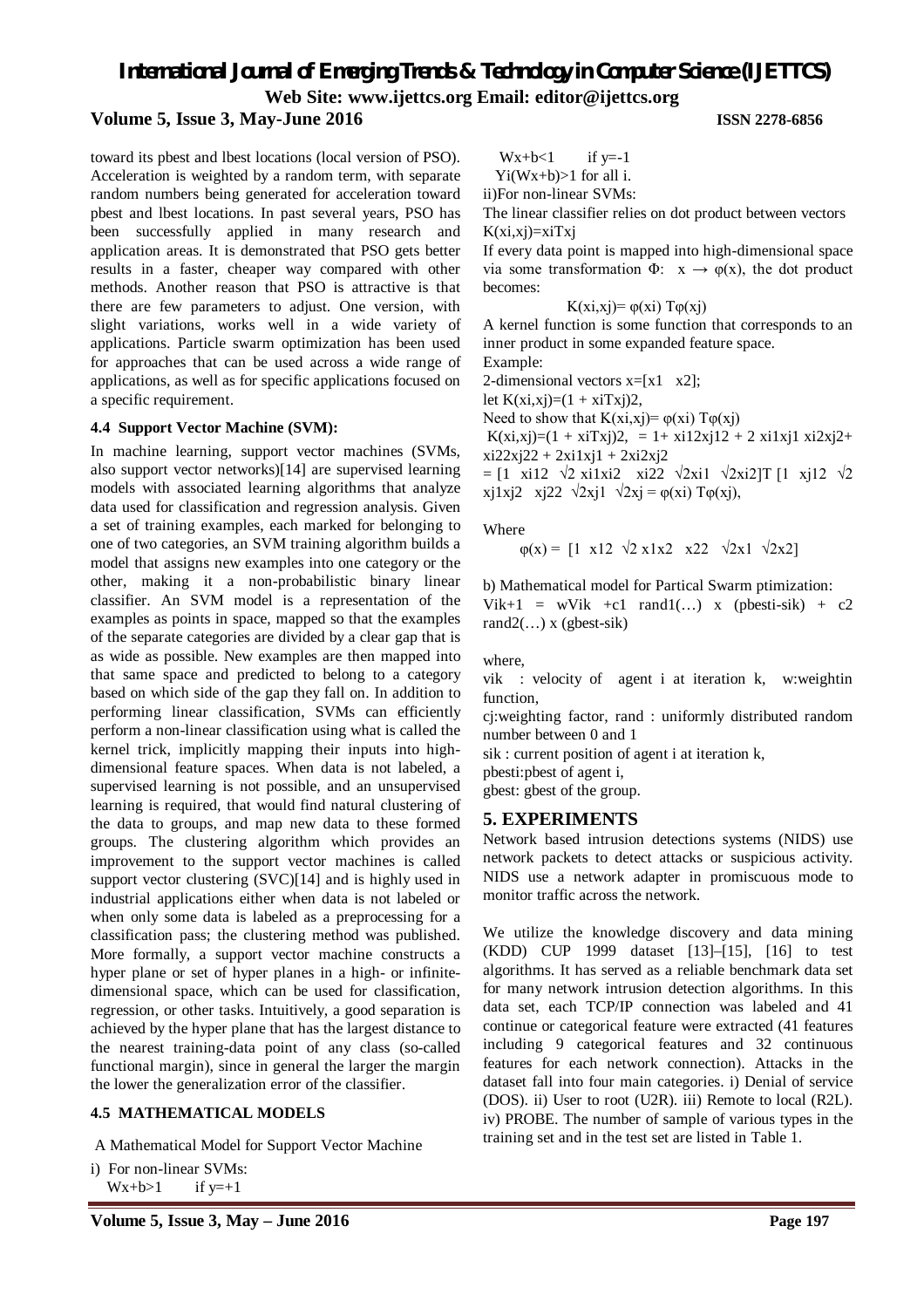# *International Journal of Emerging Trends & Technology in Computer Science (IJETTCS)* **Web Site: www.ijettcs.org Email: editor@ijettcs.org Volume 5, Issue 3, May-June 2016 ISSN 2278-6856**

| Table 1: The KDD CUP Dataset |          |           |  |  |  |
|------------------------------|----------|-----------|--|--|--|
| Categories                   | Training | Test data |  |  |  |
|                              | data     |           |  |  |  |
| Normal                       | 97 278   | 60 593    |  |  |  |
| <b>DOS</b>                   | 391 458  | 223 298   |  |  |  |
| R2L                          | 1126     | 5993      |  |  |  |
| U2R                          | 52       | 39        |  |  |  |
| Probing                      | 4107     | 2377      |  |  |  |
| Others                       |          | 18729     |  |  |  |
| Total                        | 494 021  | 311 029   |  |  |  |

Input is given as any kind of file (i.e. malicious and normal files) from client machine to server machine where our system exists. But here first we need to register for sharing the file with mail id and password as shown below. After that we can login with mail id and corresponding password, so now we can able to share the data.

After receiving the file in server first its features extracted and this features grouped together by using SSMA algorithm. This features then passed to PSO and SVM algorithms. Finally this algorithm generates the result with the help of KDD CUP dataset. In every hub, a worldwide model is built utilizing the neighborhood models. To reproduce a dispersed interruption recognition environment, the four sorts of assaults: neptune, smurf, portsweep, and satan in the KDD CUP 1999[15] preparing dataset are utilized for developing neighborhood discovery models, as tests of these four sorts take up 98.46% of the considerable number of tests in the KDD preparing dataset. Below Table demonstrates the preparation sets utilized for developing the worldwide models in the six hubs. It is seen that the sizes of the preparation sets are similarly little. Below specified table defines the cluster details with respect to kdd dataset with Attack details as below: Attacks detail with respect to KDD DATASET

**Table 2:** Attacks and cluster size detail with respect to  $KDPD$ 

| Attack           | Protocol | Cluster_Size |  |
|------------------|----------|--------------|--|
| back.            | tcp      | 2203         |  |
| buffer_overflow. | tcp      | 30           |  |
| guess_passwd.    | tcp      | 53           |  |
| ipsweep.         | tcp      | 94           |  |
| ipsweep.         | icmp     | 1153         |  |
| loadmodule.      | tcp      | 9            |  |
| multihop.        | tcp      | 7            |  |
| neptune.         | tcp      | 107201       |  |
| nmap.            | udp      | 25           |  |
| nmap.            | tcp      | 103          |  |

| portsweep. | tcp  | 1039 |
|------------|------|------|
| portsweep. | icmp |      |
| rootkit.   | udp  | 3    |
| rootkit.   | tcp  | 7    |
| satan.     | icmp | 3    |
| satan.     | udp  | 170  |
| satan.     | tcp  | 1416 |

Following graph shows the attacks verses cluster details with respect to kdd dataset.



**Figure 3**: Attack and cluster size details with respect to kdd dataset

| algorithms |       |        |      |           |        |  |  |
|------------|-------|--------|------|-----------|--------|--|--|
| Allgo-     | Total | Malic- | Nor- | Detection | False  |  |  |
| rithm      | test  | Ious   | mal  | rate      | alarm  |  |  |
|            | file  | file   | file | in $%$    | rate   |  |  |
|            |       |        |      |           | in $%$ |  |  |
| <b>PSO</b> | 150   | 70     | 80   | 94.28     | 4.0    |  |  |
| <b>SVM</b> | 150   | 70     | 80   | 95.71     | 3.33   |  |  |
| <b>KNN</b> | 140   | 70     | 70   | 91.42     | 5.0    |  |  |
| <b>PSO</b> | 170   | 80     | 90   | 98.75     | 1.17   |  |  |
| $^{+}$     |       |        |      |           |        |  |  |
| <b>SVM</b> |       |        |      |           |        |  |  |

Following graph shows the detection and false alarm rate of various algorithms. These values are calculated from the large number of input files which contain both normal and malicious files.